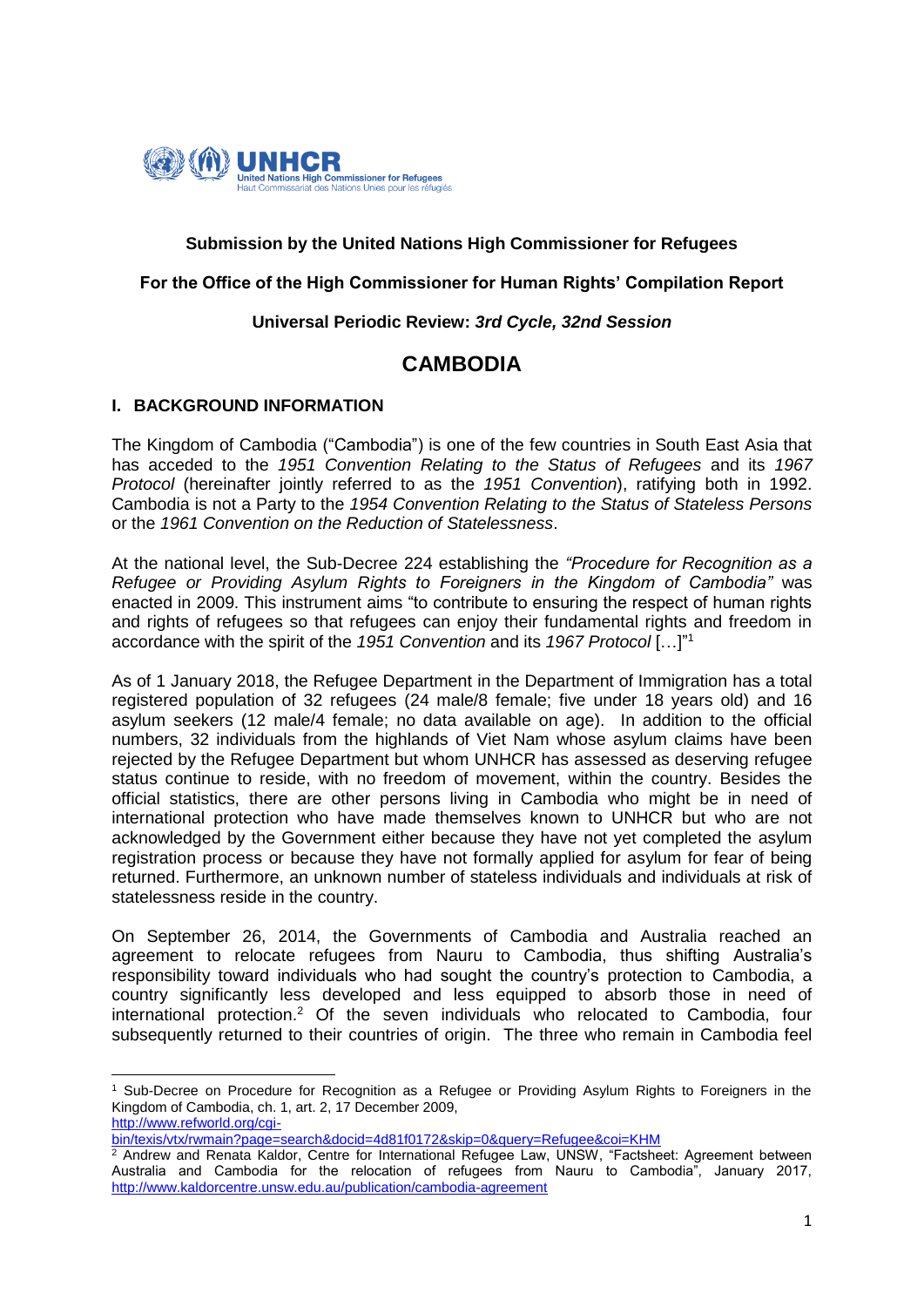deceived with regard to the rights and benefits they were promised to receive as refugees in Cambodia. National elections planned for July 2018 have prompted heightened political tensions and increased human rights abuses in Cambodia. 3 In particular, ethnic Vietnamese in the country have become a point of political divide, leading to raids on Vietnamese communities (comprised of both migrants and refugees) and withdrawal of citizenship documents for an unknown number of ethnic Vietnamese. Consequently, these individuals must restart the naturalization process regardless of the number of years of residence in Cambodia.

Due to the small size of the population under its mandate and the fact that a national asylum system has been established in the country, UNHCR currently maintains a very minimal presence in Cambodia. Interventions are limited to advocacy with government officials on issues of concern to refugees, asylum-seekers, and stateless individuals residing within the country, including prevention of *refoulement* and support to refugee recognition, and provision of health insurance to asylum-seekers (refugee health insurance is currently funded by IOM with resources provided under the Nauru agreement). UNHCR also funds an implementing partner (Jesuit Refugee Service) to provide housing and assistance to a group of unrecognized asylum-seekers from the highlands of Viet Nam and provides cash assistance on a case by case basis to refugees with specific needs.

# **II. ACHIEVEMENTS AND POSITIVE DEVELOPMENTS**

# **Positive developments linked to 2nd cycle UPR recommendations**

**Linked to 2nd cycle UPR recommendation no. 118.59**: "Continue with measures to guarantee the birth registration of children, with no discrimination against migrant children, and continue strengthening the legal framework for the procedures of acquisition of nationality." (Argentina)

The state has instituted measures to strengthen birth registration, including the piloting of a mobile registration system and the use of technology to strengthen the program. Working in partnership with UNICEF, the General Department of Identification (GDI) has set up a pilot Interactive Voice Response System (IVR) platform using a combination of [RapidPro](https://community.rapidpro.io/about-rapidpro/) and the cloud communication channels Twilio and Nexmo to help ensure that local authorities do not run out of stock of birth certificates and that newborn children can be registered quickly after birth – a vital protection method for children.<sup>4</sup> The government is also partnering with Vital Strategies, a partner under the Bloomberg Philanthropies Data for Health initiative, to review its civil registration and vital statistics law. The government has involved stakeholders, including UNHCR, in providing technical input to the law review process. UNHCR commends Cambodia for the positive measures undertaken to ensure universal birth registration.

# **III. KEY PROTECTION ISSUES, CHALLENGES AND RECOMMENDATIONS**

# **Challenges linked to outstanding 2nd cycle UPR recommendations**

# **Issue 1: Birth Registration**

**Linked to 2nd cycle UPR recommendation no. 118.59:** "Continue with measures that guarantee the birth registration of children, with no discrimination against migrant children, and continue strengthening the legal framework for the procedures of acquisition of nationality." (Argentina)

<sup>1</sup> <sup>3</sup> Amnesty International, *Amnesty International Report 2017/2018 – Cambodia*, 22 February 2018, available at [www.refworld.org/docid/5a993932a.html](http://www.refworld.org/docid/5a993932a.html)

<sup>4</sup>http://unicefstories.org/2017/02/27/*[harnessing-mobile-technology-to-improve-birth-registration-systems-in](http://unicefstories.org/2017/02/27/harnessing-mobile-technology-to-improve-birth-registration-systems-in-cambodia/)[cambodia](http://unicefstories.org/2017/02/27/harnessing-mobile-technology-to-improve-birth-registration-systems-in-cambodia/)*/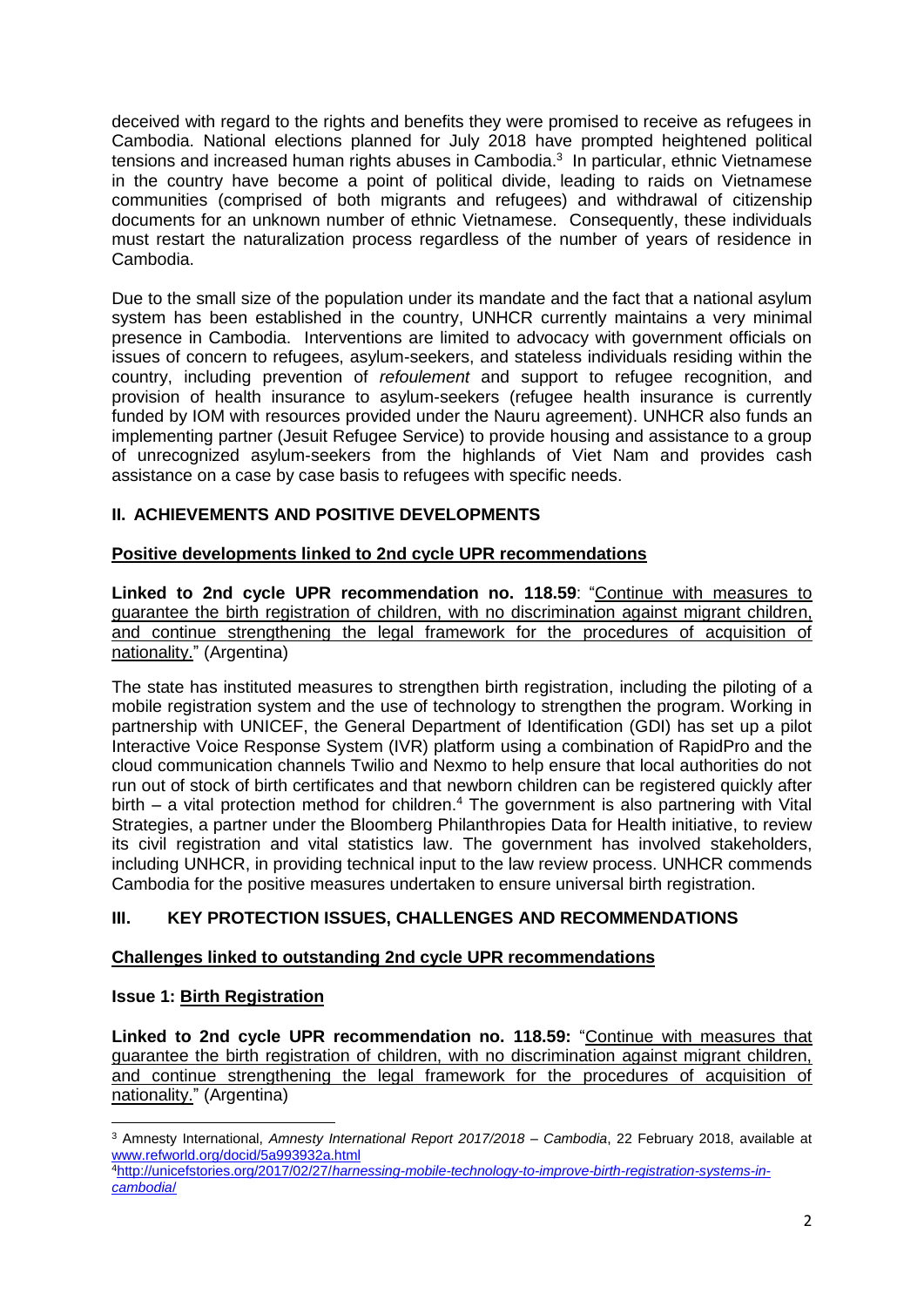Despite the measures noted above, existing law and practice restrict the issuance of birth registration to Khmers. In addition to the fact that national legislation does not clearly define who belongs to this category,<sup>5</sup> the issuance of birth certificates for Khmers is further hindered by requirements such as registration in a family book and the possession of an address (residential). The documentation issued by authorities is designated as 'Khmer birth certificates' which may pose problems for persons who do not self-identify as Khmer.

### **Recommendations:**

UNHCR recommends that the Government of Cambodia:

- (a) Enhance its efforts to guarantee the birth registration of all born within Cambodia by extending outreach registration efforts to minorities and hard to reach populations such as the border communities;
- (b) Strengthen its *Law on Nationality* to provide clear processes for the acquisition of nationality and remove the 'ethno-characterization' of citizenship from its nationality law; and
- (c) Accede to the *1954 Convention Relating to the Status of Stateless Persons* and the *1961 Convention on the Reduction of Statelessness*.

# **Additional protection challenges**

#### **Issue 2: Recognition and fulfilment of rights of refugees**

According to domestic legislation addressing refugees and asylum-seekers in Cambodia, "a refugee shall have the same rights and be subject to the same obligations as a legal immigrant foreigner…"<sup>6</sup> Although the *Law on Immigration* is silent on specific rights provided within Cambodia to a legal immigrant, the relevant domestic law on refugees and asylumseekers states that refugees have the right to a residence card, the right to work and operate a business, the right to sponsor a family member to immigrate to Cambodia, and the right to travel documents if he or she wishes to depart Cambodia.<sup>7</sup> In addition, the domestic law stipulates that "a refugee shall comply with all obligations and enjoy all rights stipulated in the *1951 Convention* and the *1967 Protocol relating to the Status of Refugees*."<sup>8</sup>

Despite the relative clarity in the legal provisions, individuals who have been recognized as refugees in Cambodia do not have unfettered access to basic rights in the country. Refugees are not provided with residence cards but with refugee cards that, outside law enforcement, are generally unknown and unrecognized in Cambodia. Without residence cards, refugees have difficulties accessing the rights and benefits to which they are legally entitled, including employment, housing, land and property, a driver's license, communication, and banking services.

Refugees' freedom of movement is also hindered as they lack valid travel documents and hesitate moving or working in places outside the capital due to fears that rural local authorities, police, and communities do not have information or knowledge about their status and presence in the country.

[http://www.refworld.org/cgi-](http://www.refworld.org/cgi-bin/texis/vtx/rwmain?page=search&docid=4d81f0172&skip=0&query=Refugee&coi=KHM)

[bin/texis/vtx/rwmain?page=search&docid=4d81f0172&skip=0&query=Refugee&coi=KHM](http://www.refworld.org/cgi-bin/texis/vtx/rwmain?page=search&docid=4d81f0172&skip=0&query=Refugee&coi=KHM) 7 Id., art. 15-18.

**<sup>.</sup>** <sup>5</sup> Cambodia's national law makes a circular provision that is not definitive as to who a Khmer is. Article 2 of the 1996 law provides that 'A person of Khmer nationality/citizenship is a Khmer citizen'.

<sup>&</sup>lt;sup>6</sup> Sub-Decree 224 on Procedure for Recognition as a Refugee or Providing Asylum Rights to Foreigners in the Kingdom of Cambodia, ch. 5, article 15, 17 December 2009,\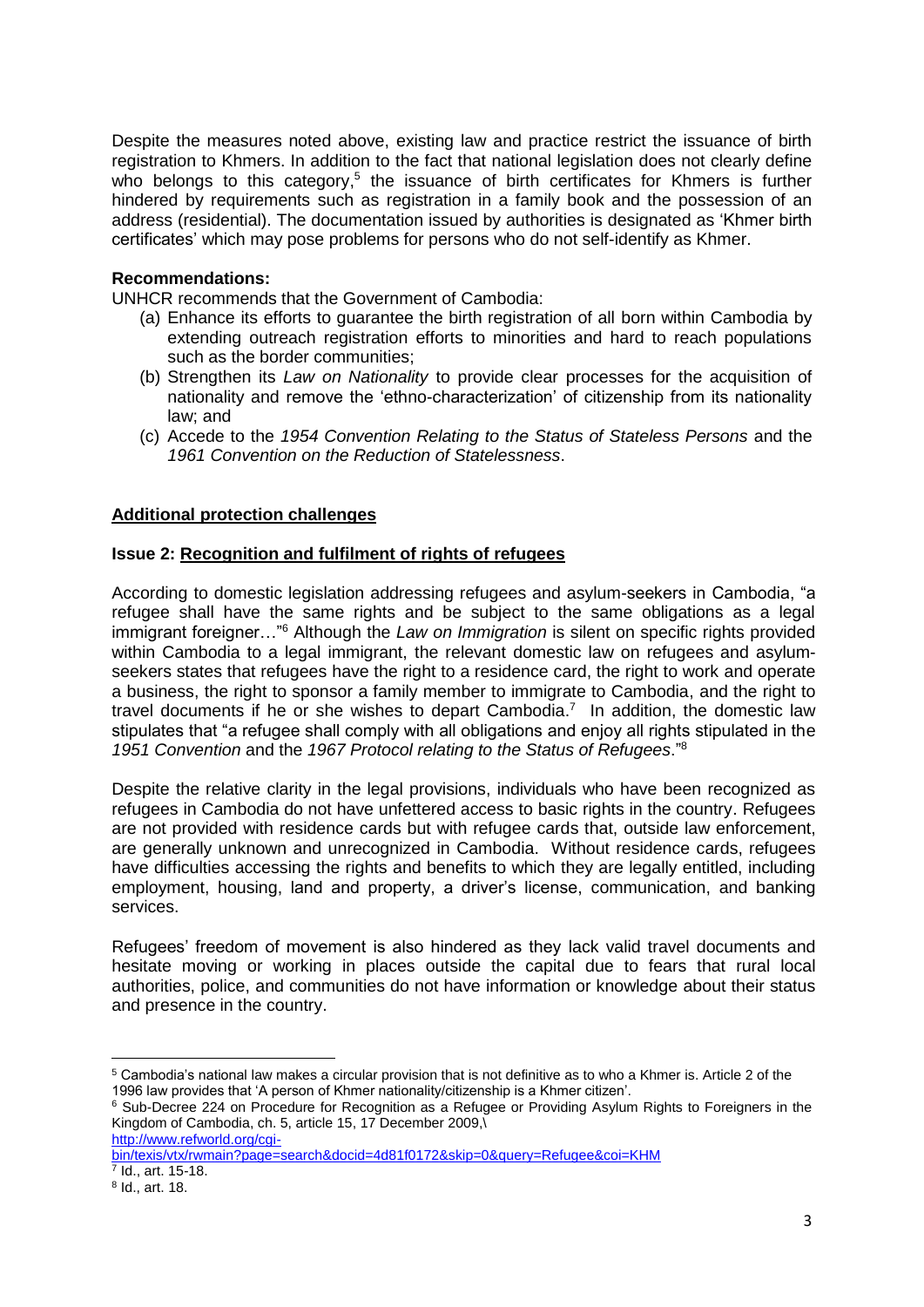Refugees face additional obstacles with regard to family reunification claims, although the right to apply for family reunification is explicitly mentioned in Cambodian law.<sup>9</sup>

Several refugees and asylum-seekers have married and had children with Cambodian citizens and resided for many years in the country. Despite a pathway to Cambodian citizenship under Article 5 of the *Nationality Law*, these individuals have been unable to access citizenship and the rights it confers.

# **Recommendations:**

UNHCR recommends that the Government of Cambodia:

- (a) Take steps to implement national legislation governing refugee and asylum status by issuing refugees with Cambodian residence cards and valid travel documents, in addition to their refugee cards, and enable refugees' access to basic rights and services in accordance with national and international standards;
- (b) Provide Government bodies as well as communities at national and local level with information on the refugee status;
- (c) Ensure those refugees who have a pathway to Cambodian citizenship or to another permanent status within the country under the law are able to access that pathway in practice in accordance with the provisions of the *Nationality Law*; and
- (d) Respect and implement provisions for family reunification under the law and facilitate the entry into Cambodia of immediate family members who wish to join refugees within the country.

#### **Issue 3: Improve the effectiveness of the asylum system**

The asylum system does not currently operate efficiently, effectively, and in line with the country's obligations under both international and domestic law. There are concerns regarding the lack of transparency and discretionary decision-making relating to asylum claims. In some instances, asylum-seekers have been denied refugee recognition in Cambodia due to political considerations and alleged connection of parts of the government with counterparts in the country of origin, in spite of UNHCR having determined their need for international protection.

In addition, the government does not recognize individuals as asylum-seekers from the moment of first contact with national authorities, but rather after two separate interviews – one to collect basic data and one to provide counselling. As a result, some individuals remain in the country without asylum-seeking status for months and are unable to access rights and benefits in the country. Asylum-seekers entering the country without documentation or overstaying their visa are vulnerable to arrest and deportation. Furthermore, registered asylum-seekers undergo a lengthy and burdensome refugee status determination procedure that may take several years to complete, despite legal provisions requiring rapid assessment of refugee claims.

#### **Recommendations:**

UNHCR recommends that the Government of Cambodia:

- (a) Ensure non-discriminatory access to a transparent national asylum procedure for all nationalities regardless of the circumstances surrounding their entry, length of stay, or previous reasons for entering Cambodia;
- (b) Take concrete measures to ensure compliance with domestic legislation and international standards by registering asylum-seekers immediately and guaranteeing a rapid assessment of all asylum claims;

1

<sup>&</sup>lt;sup>9</sup> Id., art. 17.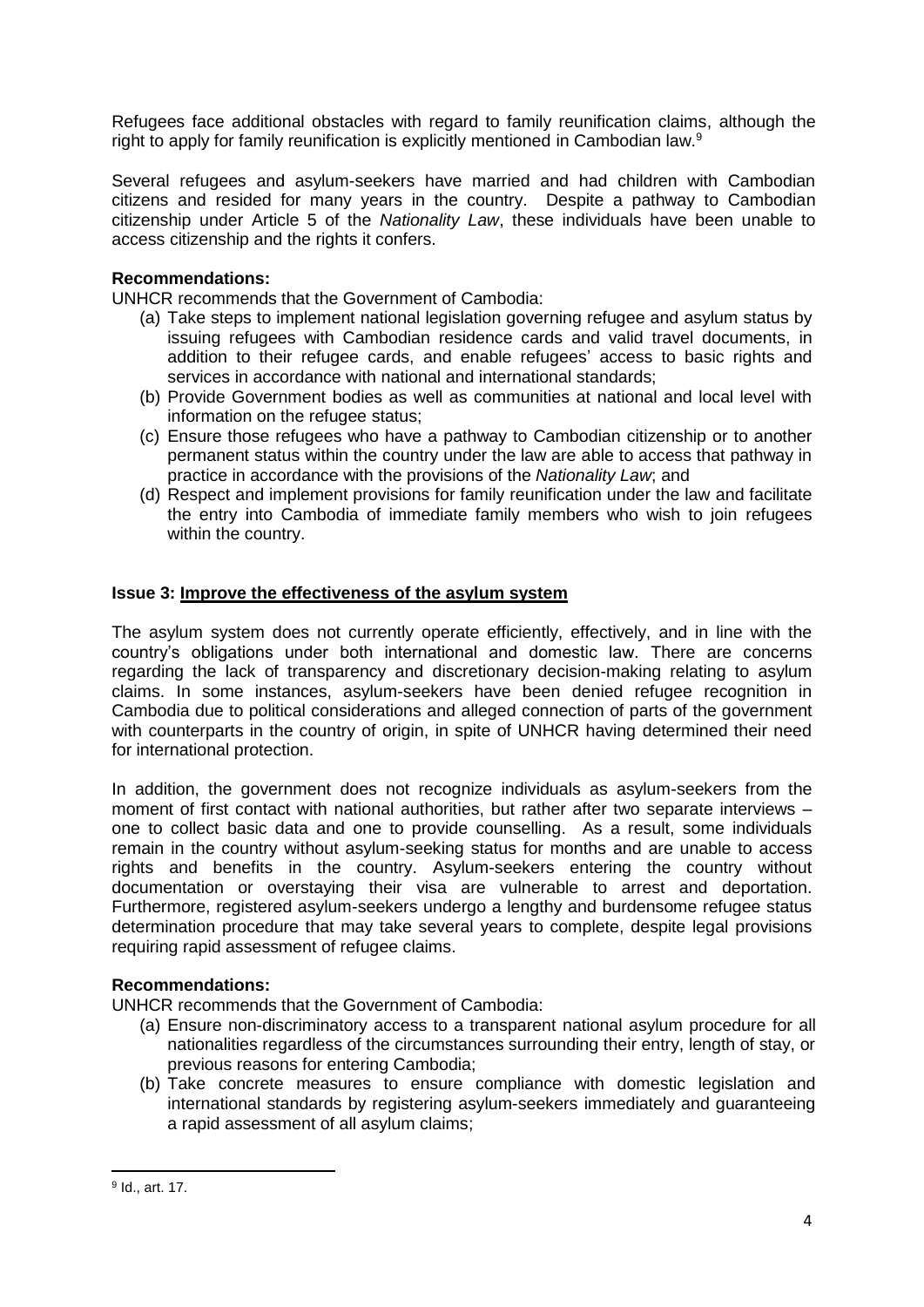- (c) Take measures to effectively implement the *2009 Sub-Decree on the Procedure for Recognition as a Refugee or Providing Asylum Rights to Foreigners in the Kingdom of Cambodia*, particularly by ensuring asylum-seekers' rights to legal and interpretation services free of charge throughout and at each stage of the RSD, cessation, or cancellation of the refugee status process; <sup>10</sup> and
- (d) Ensure immigration detention of asylum-seekers is used only exceptionally as a measure of last resort for the shortest duration possible after consideration of alternative measures and accompanied by legal safeguards in accordance with international standards.

# **Issue 4: Deportation and respect for the principle of non-***refoulement*

UNHCR is aware of two asylum-seekers who were held in immigration detention for up to six months in 2017, despite filing asylum requests with the government. The Cambodian government informed UNHCR that one of the two withdrew his asylum claim while in detention. He apparently did so not knowing the consequences of his decision, being improperly advised by the authorities and not being assisted with adequate interpretation during the counselling. Both persons were eventually deported in early 2018.

# **Recommendations:**

UNHCR recommends that the Government of Cambodia:

(a) Fulfil its non-*refoulement* obligations under international law, particularly as a party to the *1951 Refugee Convention*.

**UNHCR** July, 2018

1

<sup>10</sup> Id., ch. 4, art. 13.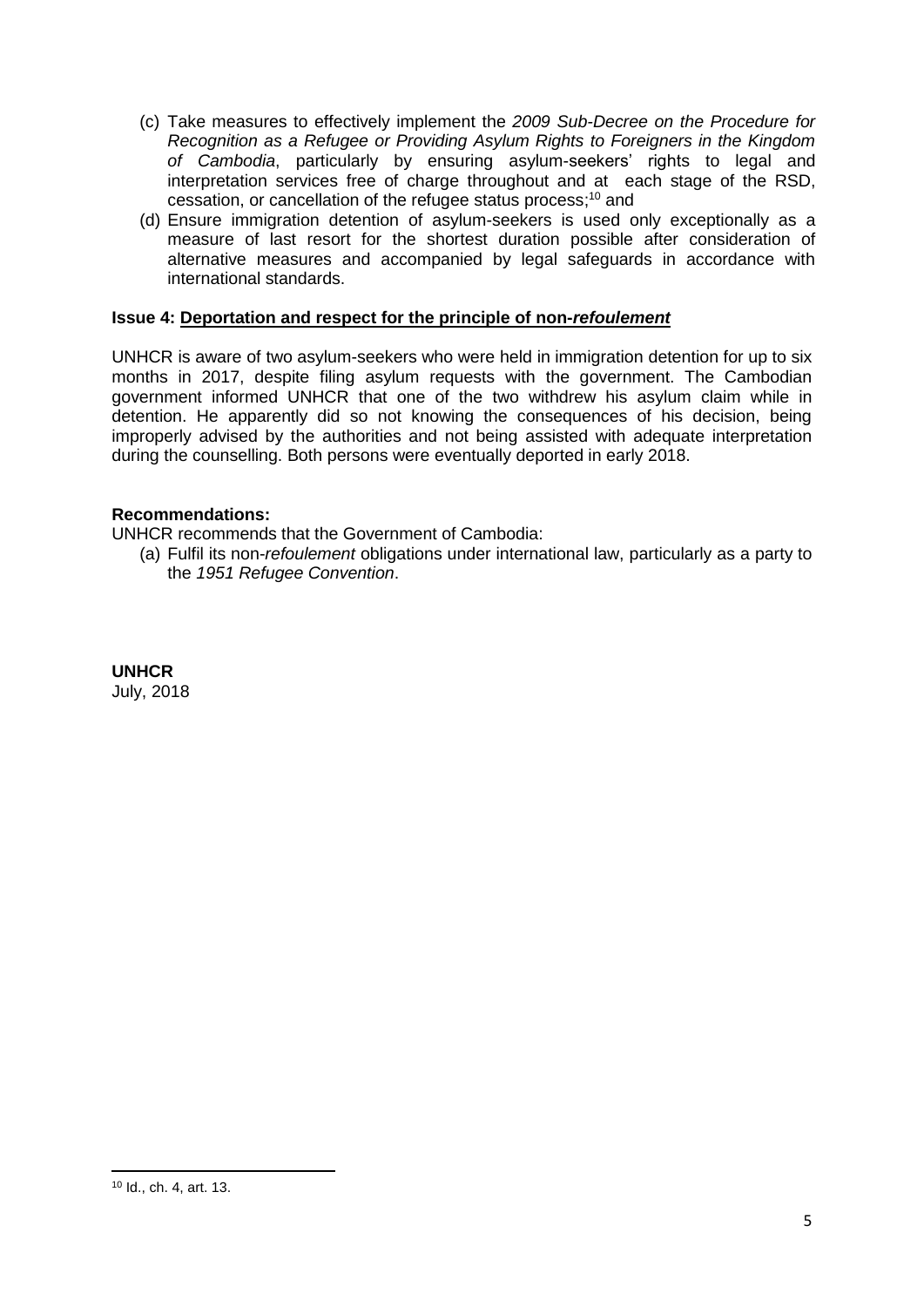# **ANNEX**

#### **Excerpts of relevant Recommendations from the 2nd cycle Universal Periodic Review, Concluding Observations from UN Treaty Bodies and Recommendations of Special Procedures mandate holders**

# **CAMBODIA**

We would like to bring your attention to the following excerpts from the 2nd cycle UPR recommendations, UN Treaty Monitoring Bodies' Concluding Observations, and recommendations from UN Special Procedures mandate holders' reports relating to issues of interest and persons of concern to UNHCR with regards to CAMBODIA.

#### **I. Universal Periodic Review (Second Cycle – 2014)**

| Recommendation <sup>11</sup>                                                                                                                                                                                                                                                                                                                                                                                                                  | Recommending<br>State/s       | Position <sup>12</sup> |  |
|-----------------------------------------------------------------------------------------------------------------------------------------------------------------------------------------------------------------------------------------------------------------------------------------------------------------------------------------------------------------------------------------------------------------------------------------------|-------------------------------|------------------------|--|
| <b>Child exploitation</b>                                                                                                                                                                                                                                                                                                                                                                                                                     |                               |                        |  |
| 118.26. Adopt and implement laws that prohibit all forms of ill-treatment of<br>children and that protect them from forced labour, sexual exploitation and<br>abuse.                                                                                                                                                                                                                                                                          | Portugal                      | Supported              |  |
| 118.57. Continue to combat discrimination suffered by the children of<br>marginalized and vulnerable groups and eradicate gender-based<br>stereotypes. Along these lines, ensure the continuation of the Strategic<br>Education Plan 2009-2013, to offer the same opportunities to all children<br>and youth regardless of race, colour, sex, language, belief, religion,<br>political beliefs, circumstances of birth and social conditions. | Colombia                      | Noted <sup>13</sup>    |  |
| 118.69. Strengthen the measures to combat child labour and the<br>exploitation of children.                                                                                                                                                                                                                                                                                                                                                   | Algeria                       | Supported              |  |
| 118.72. Combat the issues of rape and prostitution of minors by ensuring<br>the full implementation of the laws criminalizing sexual abuse and<br>exploitation.                                                                                                                                                                                                                                                                               | Belgium                       | Supported              |  |
| 118.74. Improve its efforts on child protection systems, particularly children<br>belonging to marginalized and disadvantaged groups.                                                                                                                                                                                                                                                                                                         | Iran (Islamic<br>Republic of) | Supported              |  |
| <b>Birth registration</b>                                                                                                                                                                                                                                                                                                                                                                                                                     |                               |                        |  |
| 118.59. Continue with measures to guarantee the birth registration of<br>children, with no discrimination against migrant children, and continue<br>strengthening the legal framework for the procedures of acquisition of<br>nationality.                                                                                                                                                                                                    | Argentina                     | Supported              |  |
| <b>Protection from SGBV</b>                                                                                                                                                                                                                                                                                                                                                                                                                   |                               |                        |  |
| 118.62. Take all the measures to prevent and combat violence and sexual<br>abuse against women and children, including rape, by promoting an<br>effective mechanism to receive and investigate complaints of sexual<br>violence and offering the victims psychological and medical assistance.                                                                                                                                                | Uruguay                       | Supported              |  |

<sup>1</sup> <sup>11</sup> All recommendations made to Cambodia during its 2nd cycle UPR can be found in: "Report of the Working Group on the Universal Periodic Review of Cambodia" (27 March 2014), A/HRC/26/16, available at: [http://www.ohchr.org/EN/HRBodies/UPR/Pages/KHindex.aspx.](http://www.ohchr.org/EN/HRBodies/UPR/Pages/KHindex.aspx)

**<sup>12</sup>** Cambodia's views and replies, in English, can be found in: *Addendum* (25 June 2014), A/HRC/26/16/Add.1, available at: [http://www.ohchr.org/EN/HRBodies/UPR/Pages/KHindex.aspx.](http://www.ohchr.org/EN/HRBodies/UPR/Pages/KHindex.aspx)

<sup>&</sup>lt;sup>13</sup> Addendum: "These recommendations are contrary to the Constitution and laws of the Kingdom of Cambodia".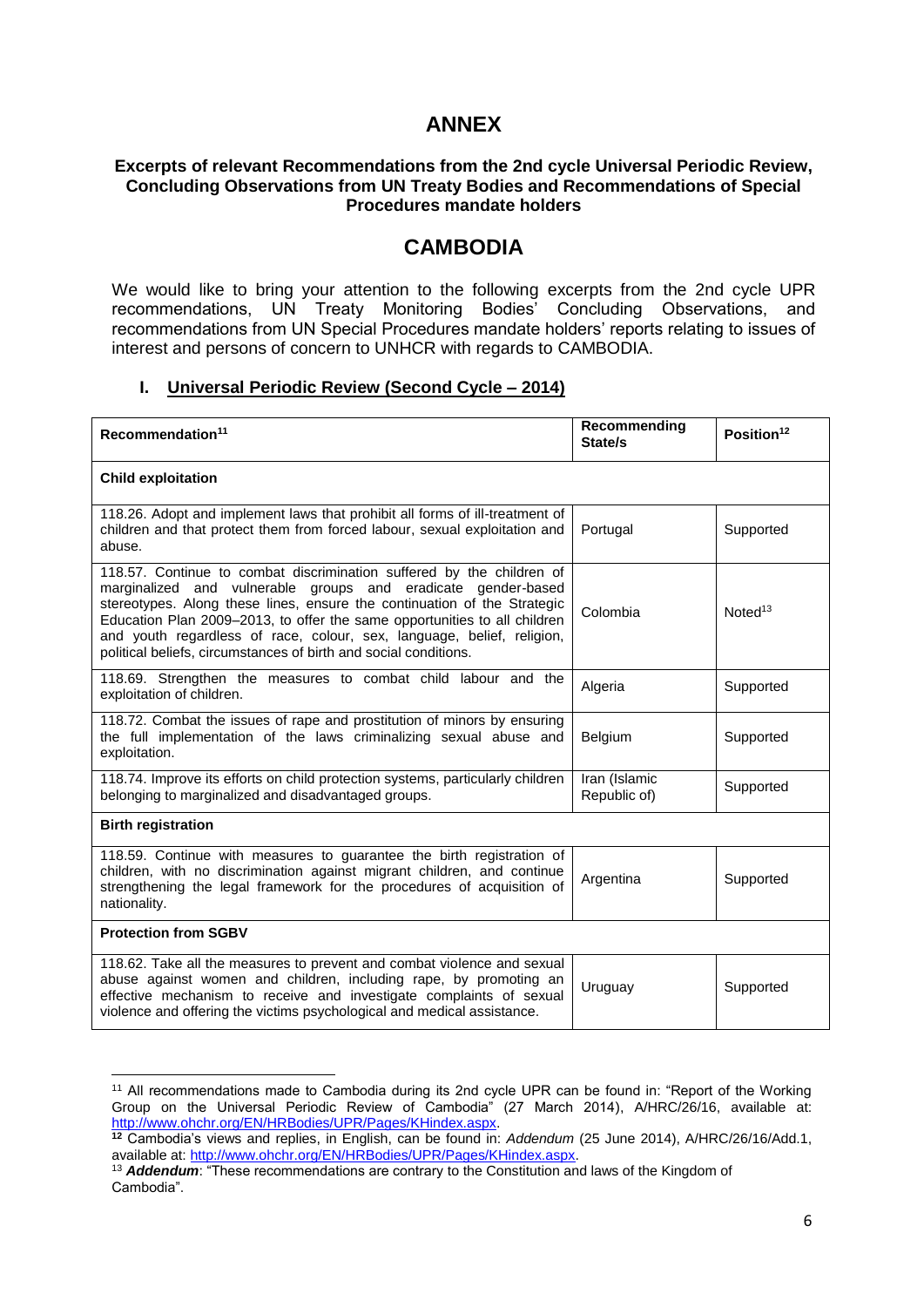| <b>Victims of trafficking</b>                                                                                                    |            |           |  |
|----------------------------------------------------------------------------------------------------------------------------------|------------|-----------|--|
| 118.75. Continue efforts to combat trafficking in persons.                                                                       | Uzbekistan | Supported |  |
| 118.76. Redouble efforts to combat trafficking in persons, especially<br>women and children.                                     | Ecuador    | Supported |  |
| 118.77. Continue to take the necessary measures for effectively fighting<br>human trafficking and child labour.                  | Germany    | Supported |  |
| 118.78. Continue making efforts to combat trafficking in persons, in<br>particular children.                                     | Nicaragua  | Supported |  |
| Access to healthcare for people of concern                                                                                       |            |           |  |
| 118.155. Continue to pay attention to the right to health of the child, elderly<br>people, the poor and other vulnerable groups. | China      | Supported |  |
| 118.157. Pursue, even consolidate policies and programmes facilitating<br>access to health-care services for vulnerable persons. | Senegal    | Supported |  |

# **II. Treaty Bodies**

# **Human Rights Committee**

# Concluding Observations, (27 April 2015), [CCPR/C/KHM/CO/2](http://tbinternet.ohchr.org/_layouts/treatybodyexternal/Download.aspx?symbolno=CCPR/C/KHM/CO/2&Lang=En)

# **Racial discrimination**

8. While the Committee notes the State party's assertion that Cambodia does not discriminate against anyone, it remains concerned about reports of discriminatory and violent acts perpetrated against ethnic Vietnamese persons (arts. 2, 26 and 27).

### **The State party should strengthen its efforts to combat racist attacks against ethnic Vietnamese persons. The State party should also consider developing a national action plan against racial discrimination.**

# **Gender-based violence**

10. While noting the State party's efforts to combat violence against women at the legislative and policy levels, the Committee is concerned about the low number of prosecutions and convictions for gender-based violence. The Committee regrets the lack of information provided by the State party regarding reparations granted to victims of sexual violence crimes committed during the Khmer Rouge regime, as well as the lack of information on the evaluation of the results of the National Action Plan to Prevent Violence against Women (2009–2012) (arts. 3 and 7).

**The State party should ensure that cases of domestic and sexual violence are thoroughly investigated, perpetrators are prosecuted and victims are adequately compensated. It should also provide mandatory training on the prosecution of cases of gender-based violence for law enforcement and judicial officers and facilitate victims' access to justice.**

# **Arbitrary arrest and detention**

16. The Committee is concerned about reports of arbitrary arrest and detention of homeless people, beggars, people who use drugs, children in street situations and sex workers in "social affairs", youth rehabilitation and drug rehabilitation centres. It is particularly concerned about allegations of torture, ill-treatment and other abuses committed by staff working at these institutions (arts. 7, 9 and 10).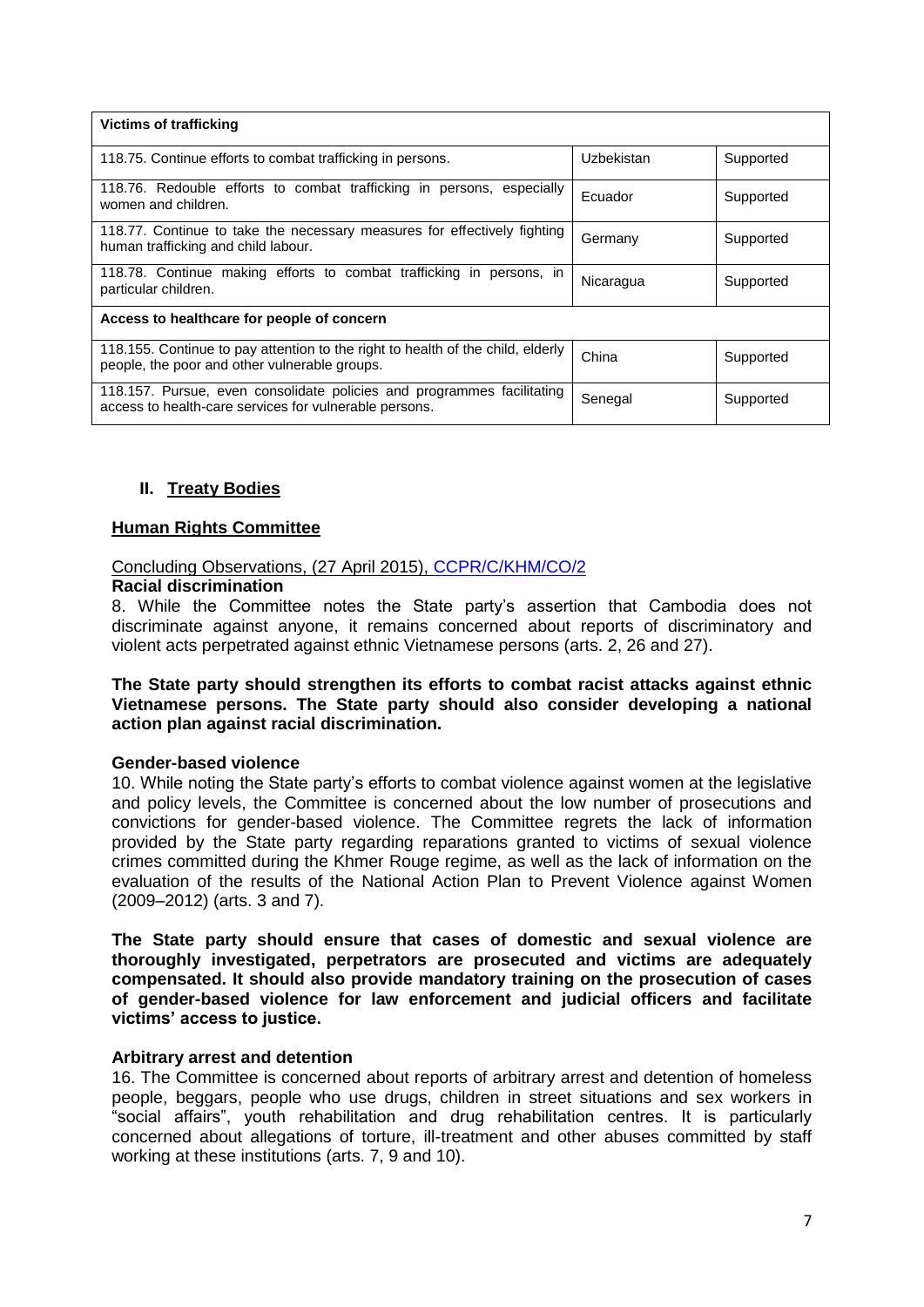**The State party should take all measures necessary to put an end to the arbitrary arrest and detention of homeless people, beggars, people who use drugs, children in street situations and sex workers. All instances of torture and ill-treatment should be investigated and, if substantiated, the perpetrators should be prosecuted and punished.**

#### **Trafficking in human beings**

18. While noting the efforts made by the State party to combat human trafficking, the Committee is concerned about the reportedly low number of investigations and convictions and the lack of authoritative data on cases of human trafficking (art. 8).

**The State party should intensify and better coordinate its efforts to combat trafficking in persons and should also consider establishing a central, authoritative agency responsible for combating human trafficking, by systematically and vigorously investigating and prosecuting perpetrators. In addition, the State party should guarantee adequate protection, reparation and compensation to victims, including rehabilitation.**

#### **Statelessness**

27. The Committee is concerned about the situation of Khmer Krom and ethnic Vietnamese people who have been residing in Cambodia for generations and who have been left stateless or lack Cambodian identity documents. The Committee is also concerned about the insufficient safeguards to ensure that children born in Cambodia who would otherwise be stateless acquire Cambodian nationality and have access to identity documents (arts. 2, 24 and 26).

**The State party should take all measures necessary to ensure the full enjoyment of Covenant rights by all residents, including stateless persons. It should also facilitate access to identification documentation. In addition, the State party should guarantee the right of stateless children who were born in the territory of Cambodia to stateless parents to acquire a nationality.**

# **Optional Protocol to the Convention on the Rights of the Child on the sale of children child prostitution and child pornography**

# Concluding Observations, (26 February 2015), [CRC/C/OPAC/KHM/CO/1](http://tbinternet.ohchr.org/_layouts/treatybodyexternal/Download.aspx?symbolno=CRC/C/OPSC/KHM/CO/1&Lang=En)

#### **Measures adopted to prevent offences prohibited under the Optional Protocol**

16. While noting that some measures have been taken in order to prevent offences under the Optional Protocol, including the establishment of village and commune safety policies, as well as the development of a subdecree and code of conduct on child protection and the establishment of a national committee on child protection, the Committee deeply regrets that preventive measures regarding offences prohibited by the Optional Protocol remain inadequate and fragmentary. It is concerned about:

- (a) The underlying root causes and contributing factors that lead to the vulnerability of children to the offences under the Optional Protocol, such as poverty and unemployment, which are not sufficiently addressed;
- (b) The inadequate mechanisms in place to detect, identify and monitor children at particular risk of becoming victims of the offences under the Optional Protocol, especially children in street situations, migrant and unaccompanied children, as well as children who are left behind when their parents migrate to work;
- (c) The low rates of birth registration in the State party, a factor that facilitates the commission of offences under the Optional Protocol;
- (d) The extent and prevalence of sexual exploitation of children, in particular in entertainment venues;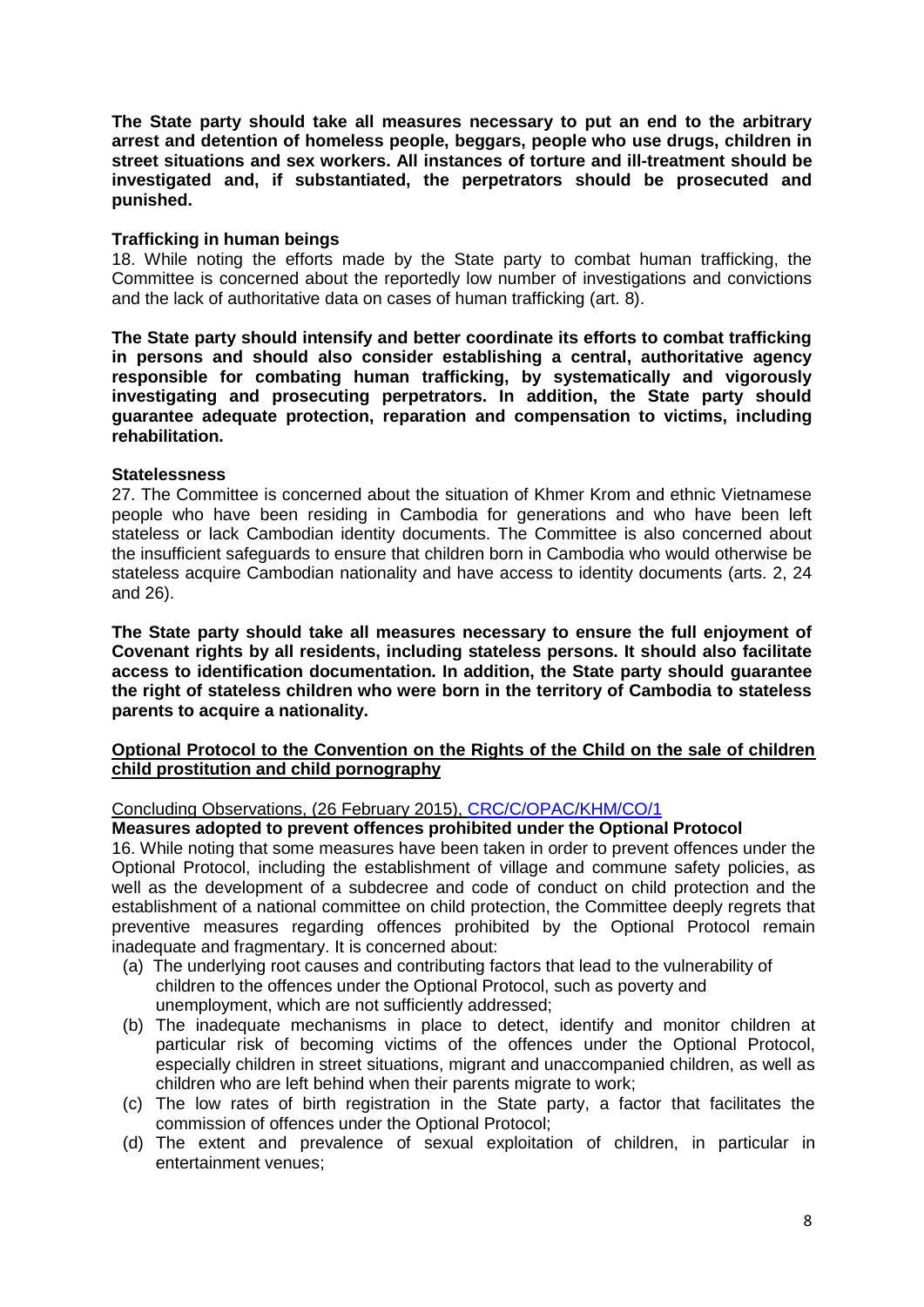- (e) The limited measures taken by the State party to prevent the exploitation of children in forced labour, especially in domestic work and hazardous labour, such as in the informal manufacturing, mining, agricultural and services sectors;
- (f) The lack of information provided by the State party on measures taken to protect children from unlawful adoptions, as well as delays in enacting sub-decrees under the Law on Intercountry Adoption;
- (g) Insufficient measures to tackle the engagement of children in pornography, which is widely available online through information and communication technologies, as well as the involvement of large numbers of children in prostitution.

17. **With reference to its previous concluding observations on child labour (CRC/C/KHM/CO/2-3, para. 68) and sexual exploitation and abuse (para. 72), the Committee recommends that the State party:**

- (a) **Adopt a comprehensive and targeted approach that addresses the relevant root causes and risk factors of offences under the Optional Protocol, including poverty, unemployment and seasonal employment, and that targets children in the most vulnerable situations who are at risk of becoming victims of the offences under the Optional Protocol;**
- (b) **Pursue its efforts to ensure birth registration of all children, as recommended in other concluding observations of the Committee (CRC/C/KHM/CO/2-3, para. 37 and CRC/C/OPAC/KHM/CO/1, para. 14);**
- (c) **Strengthen the enforcement of existing laws as well as administrative measures, social policies and programmes aimed at prevention and increase the number of labour inspections, including with a view to protecting children working in the informal sector, in hazardous work places and in entertainment venues;**
- (d) **Ensure that all cases of adoption are in full conformity with the Optional Protocol and with the principles and provisions of the Hague Convention on Protection of Children and Cooperation in Respect of Intercountry Adoption, by adopting pending implementing decrees to the Law on Intercountry Adoption, by developing and implementing a programme to prevent illegal adoptions and by regulating the licensing and monitoring of agencies, as well as the fees they charge for their various services;**
- (e) **Implement targeted campaigns and specialized educational programmes to combat child pornography and child prostitution, to address the risks associated with the Internet by providing education on Internet safety to children, and to tackle the issue of demand for children for purposes of sexual exploitation.**

#### **Optional Protocol to the convention on the Rights of the Child on the involvement of children in armed conflict**

Concluding Observations, (23 February 2015), [CRC/C/OPSC/KHM/CO/1](http://tbinternet.ohchr.org/_layouts/treatybodyexternal/Download.aspx?symbolno=CRC/C/OPAC/KHM/CO/1&Lang=En)

# **Age verification procedures**

14. While noting the efforts the State party has conducted nationwide to ensure birth registration, the Committee remains concerned about:

- (a) The low level of birth registration, in particular in remote areas and villages and among children in street situations;
- (b) Impediments that prevent the effective implementation of the birth registration campaign, such as a 30-day time limit to register a child after his/her birth, sanctions for late registration and the requirement of an address;
- (c) Gaps in the implementation of existing recruitment procedures in armed forces and in military schools, due to the lack of measures in place to detect forged documents, which may have an impact on the effectiveness of age verification procedures.